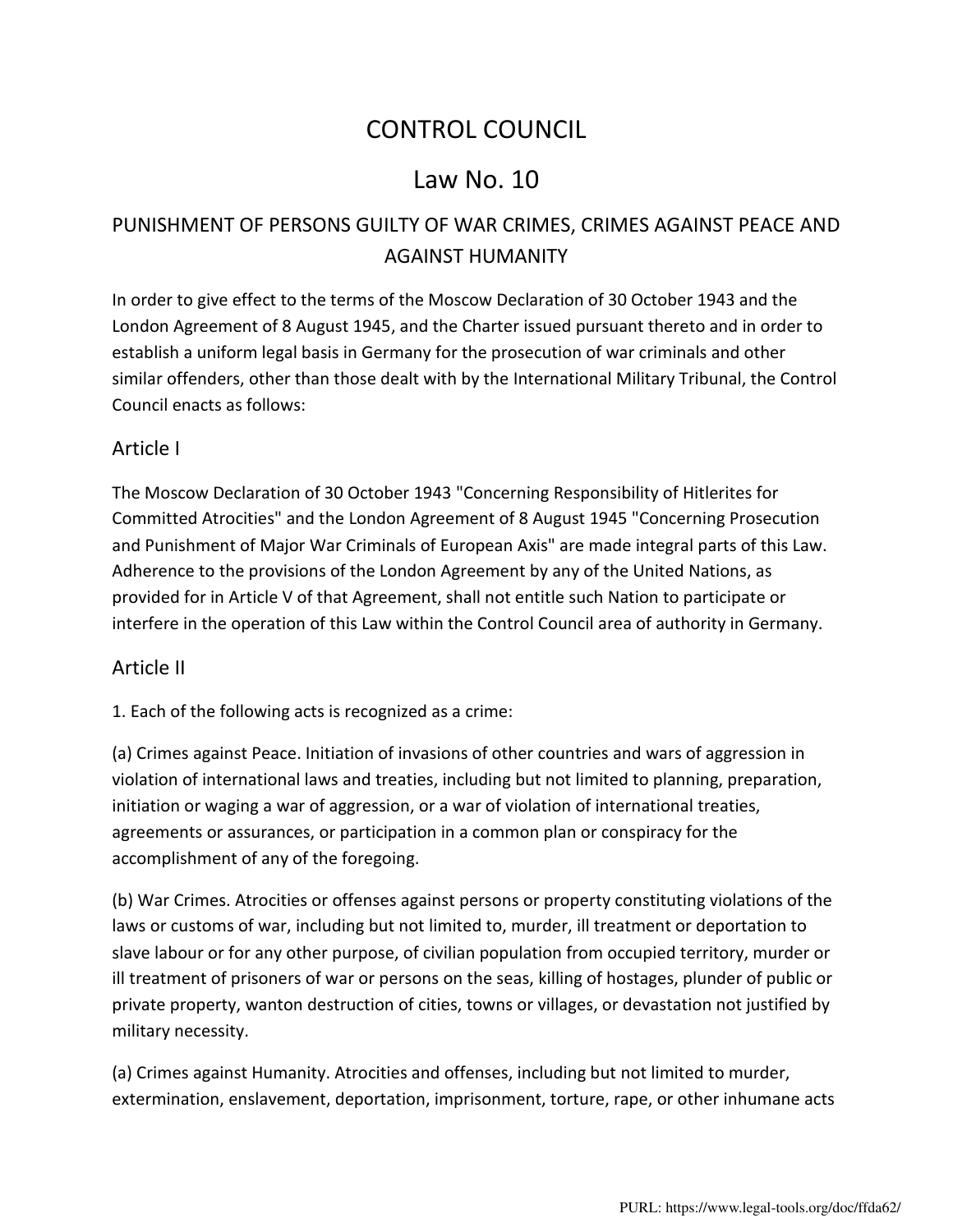committed against any civilian population, or persecutions on political, racial or religious grounds whether or not in violation of the domestic laws of the country where perpetrated.

(d) Membership in categories of a criminal group or organization declared criminal by the International Military Tribunal.

2. Any person without regard to nationality or the capacity in which he acted, is deemed to have committed a crime as defined in paragraph 1 of this Article, if he was (a) a principal or (b) was an accessory to the commission of any such crime or ordered or abetted the same or (c) took a consenting part therein or (d) was connected with plans or enterprises involving its commission or (e) was a member of any organization or group connected with the commission of any such crime or (f) with reference to paragraph 1 (a) if he held a high political, civil or military (including General Staff) position in Germany or in one of its Allies, co-belligerents or satellites or held high position in the financial, industrial or economic life of any such country.

3. Any persons found guilty of any of the crimes above mentioned may upon conviction be punished as shall be determined by the tribunal to be just. Such punishment may consist of one or more of the following:

(a) Death.

(b) Imprisonment for life or a term of years, with or without hard labor.

(c) Fine, and imprisonment with or without hard labour, in lieu thereof.

(d) Forfeiture of property.

(e) Restitution of property wrongfully acquired.

(f) Deprivation of some or all civil rights.

Any property declared to be forfeited or the restitution of which is ordered by the Tribunal shall be delivered to the Control Council for Germany, which shall decide on its disposal.

4. (a) The official position of any person, whether as Head of State or as a responsible official in a Government Department, does not free him from responsibility for a crime or entitle him to mitigation of punishment.

(b) The fact that any person acted pursuant to the order of his Government or of a superior does not free him from responsibility for a crime, but may be considered in mitigation.

5. In any trial or prosecution for a crime herein referred to, the accused shall not be entitled to the benefits of any statute of limitation in respect to the period from 30 January 1933 to 1 July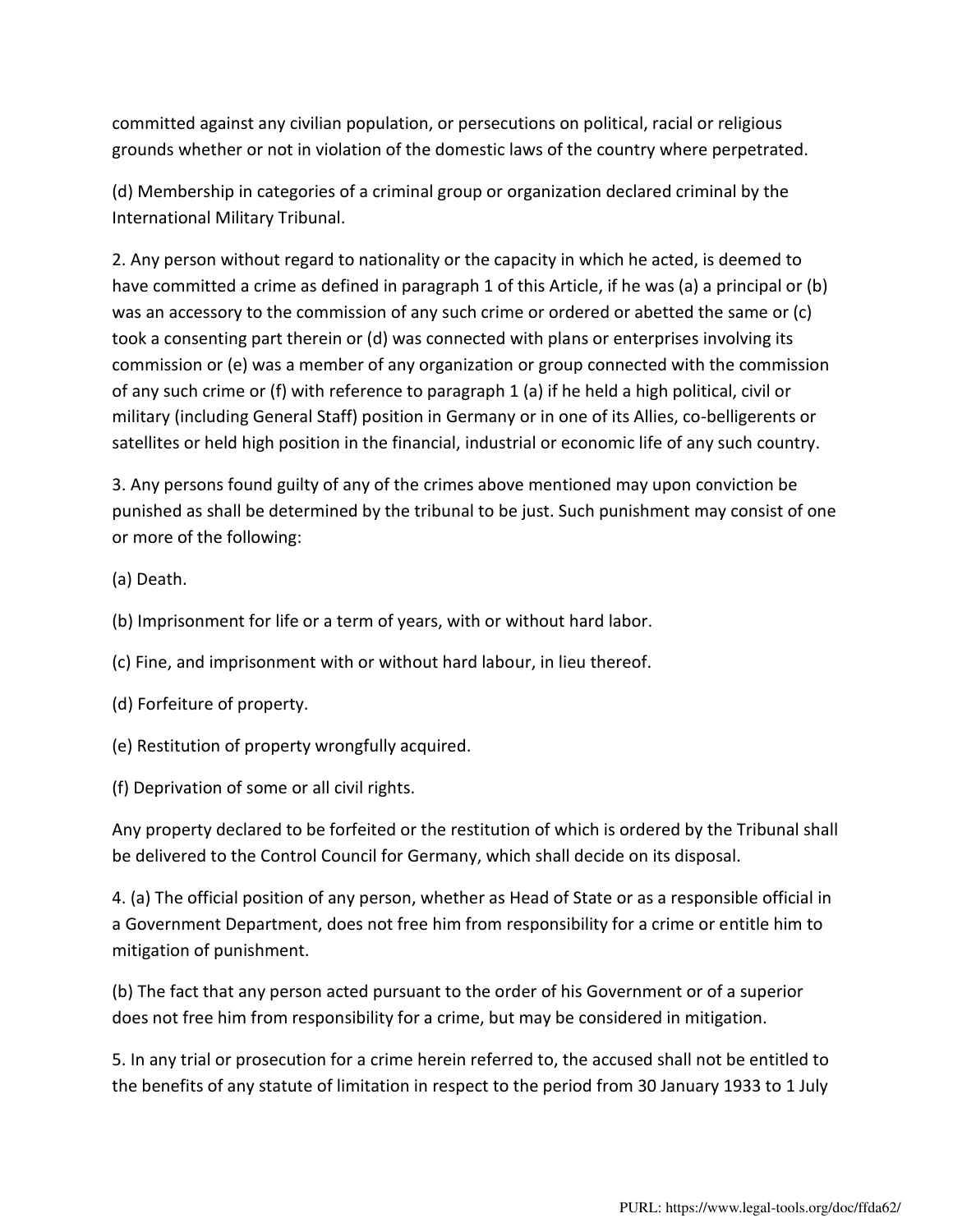1945, nor shall any immunity, pardon or amnesty granted under the Nazi regime be admitted as a bar to trial or punishment.

### Article III

1. Each occupying authority, within its Zone of Occupation,

(a) shall have the right to cause persons within such Zone suspected of having committed a crime, including those charged with crime by one of the United Nations, to be arrested and shall take under control the property, real and personal, owned or controlled by the said persons, pending decisions as to its eventual disposition.

(b) shall report to the Legal Directorate the name of all suspected criminals, the reasons for and the places of their detention, if they are detained, and the names and location of witnesses.

(c) shall take appropriate measures to see that witnesses and evidence will be available when required.

(d) shall have the right to cause all persons so arrested and charged, and not delivered to another authority as herein provided, or released, to be brought to trial before an appropriate tribunal. Such tribunal may, in the case of crimes committed by persons of German citizenship or nationality against other persons of German citizenship or nationality, or stateless persons, be a German Court, if authorized by the occupying authorities.

2. The tribunal by which persons charged with offenses hereunder shall be tried and the rules and procedure thereof shall be determined or designated by each Zone Commander for his respective Zone. Nothing herein is intended to, or shall impair or limit the Jurisdiction or power of any court or tribunal now or hereafter established in any Zone by the Commander thereof, or of the International Military Tribunal established by the [London Agreement of 8 August](http://avalon.law.yale.edu/imt/imtchart.asp)  [1945.](http://avalon.law.yale.edu/imt/imtchart.asp)

3. Persons wanted for trial by an International Military Tribunal will not be tried without the consent of the Committee of Chief Prosecutors. Each Zone Commander will deliver such persons who are within his Zone to that committee upon request and will make witnesses and evidence available to it.

4. Persons known to be wanted for trial in another Zone or outside Germany will not be tried prior to decision under [Article IV](http://avalon.law.yale.edu/imt/imt10.asp#art4) unless the fact of their apprehension has been reported in accordance with Section 1 (b) of this Article, three months have elapsed thereafter, and no request for delivery of the type contemplated by [Article IV](http://avalon.law.yale.edu/imt/imt10.asp#art4) has been received by the Zone Commander concerned.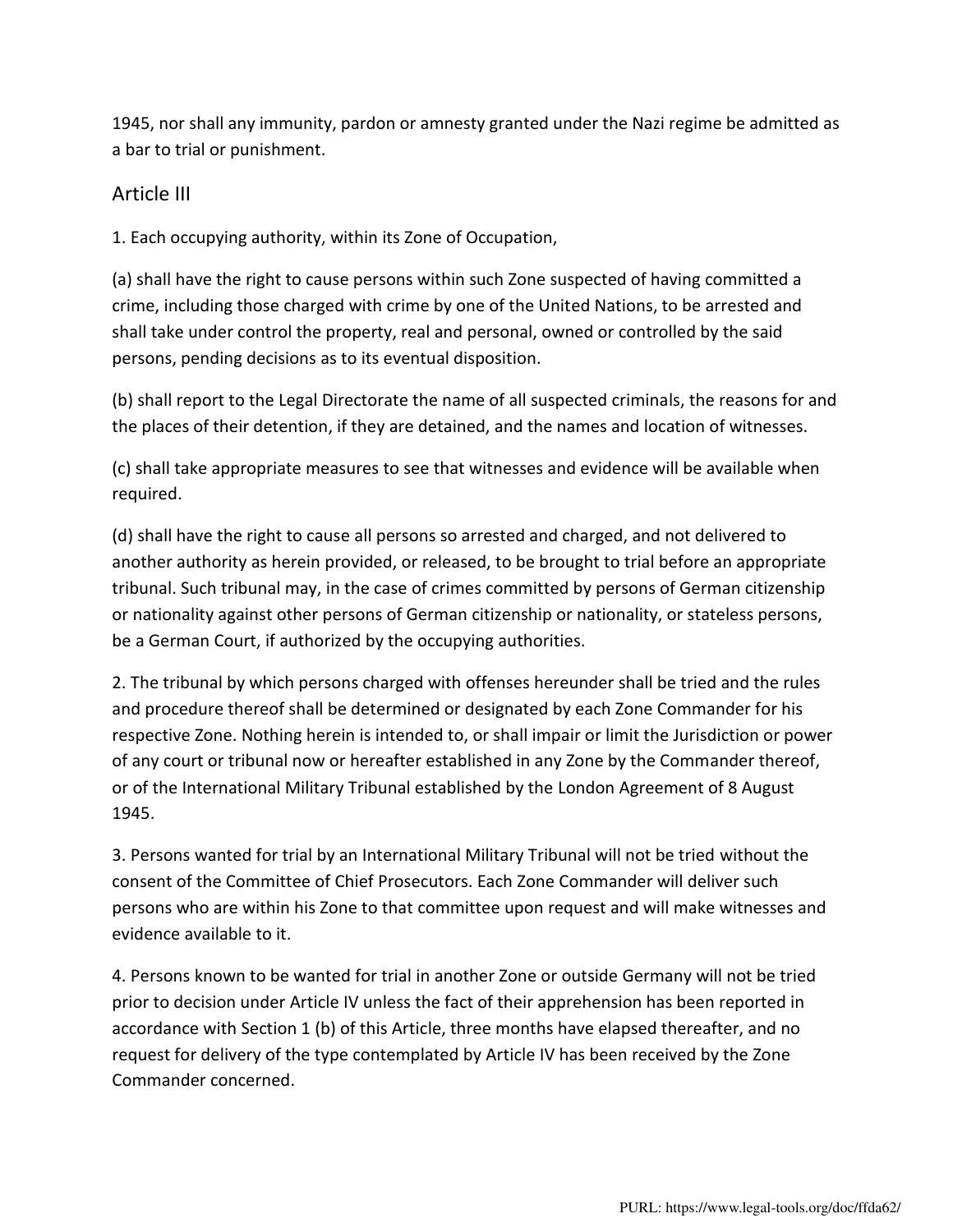5. The execution of death sentences may be deferred by not to exceed one month after the sentence has become final when the Zone Commander concerned has reason to believe that the testimony of those under sentence would be of value in the investigation and trial of crimes within or without his zone.

6. Each Zone Commander will cause such effect to be given to the judgments of courts of competent jurisdiction, with respect to the property taken under his control pursuant thereto, as he may deem proper in the interest of Justice.

## Article IV

1. When any person in a Zone in Germany is alleged to have committed a crime, as defined in [Article II,](http://avalon.law.yale.edu/imt/imt10.asp#art2) in a country other than Germany or in another Zone, the government of that nation or the Commander of the latter Zone, as the case may be, may request the Commander of the Zone which the person is located for his arrest and delivery for trial to the country or Zone in which the crime was committed. Such request for delivery shall be granted by the Commander receiving it unless he believes such person is wanted for trial or as a witness by an International Military Tribunal, or in Germany, or in a nation other than the one making the request, or the Commander is not satisfied that delivery should be made, in any of which cases he shall have the right to forward the said request to the Legal Directorate of the Allied Control Authority. A similar procedure shall apply to witnesses, material exhibits and other forms of evidence.

2. The Legal Directorate shall consider all requests referred to it, and shall determine the same in accordance with the following principles, its determination to be communicated to the Zone Commander.

(a) A person wanted for trial or as a witness by an International Military Tribunal shall not be delivered for trial or required to give evidence outside Germany, as the case may be, except upon approval by the Committee of Chief Prosecutors acting under the [London Agreement of 8](http://avalon.law.yale.edu/imt/imtchart.asp)  [August 1945.](http://avalon.law.yale.edu/imt/imtchart.asp)

(b) A person wanted for trial by several authorities (other than an International Military Tribunal) shall be disposed of in accordance with the following priorities:

(1) If wanted for trial in the Zone in which he is, he should not be delivered unless arrangements are made for his return after trial elsewhere;

(2) If wanted for trial in a Zone other than that in which he is, he should be delivered to that Zone in preference to delivery outside Germany unless arrangements are made for his return to that Zone after trial elsewhere;